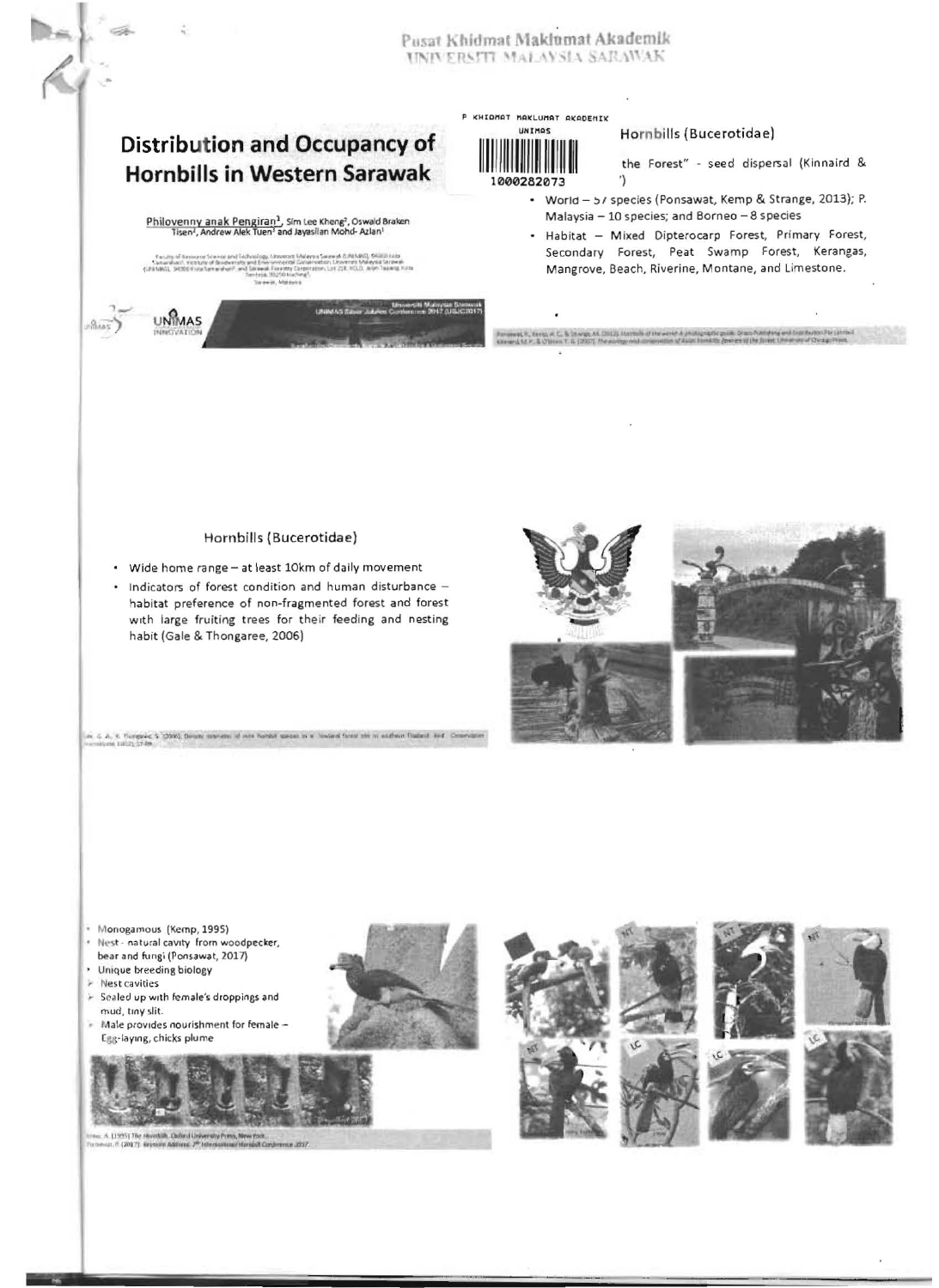

**Study Area** 

### Methodology

· Data collection: 2013-2016

Ì

- Incidental and opportunistic observation ÷.
- > Opportunistic surveys line transect sampling, patrolling and observations by staff member of Sarawak Forestry Corporation.
- > Identification direct observations and calls.



#### Species - Area Relationship 9 s  $S = cA^2$  (Arrhenius, 1920)  $\overline{t}$ 6 No. of Species<br>f = vm = o  $N_0$   $\equiv$ 3,329 Lass  $2.220$ 4,196 22,798 24,000 ×  $\overline{r}$  $\mathfrak{o}$ 100,000<br>Area (Ha) 200,000  $55,000$  $150,000$

Althering G. (1927) One busined the see was no area fully  $x_1$  a answer riffice it status